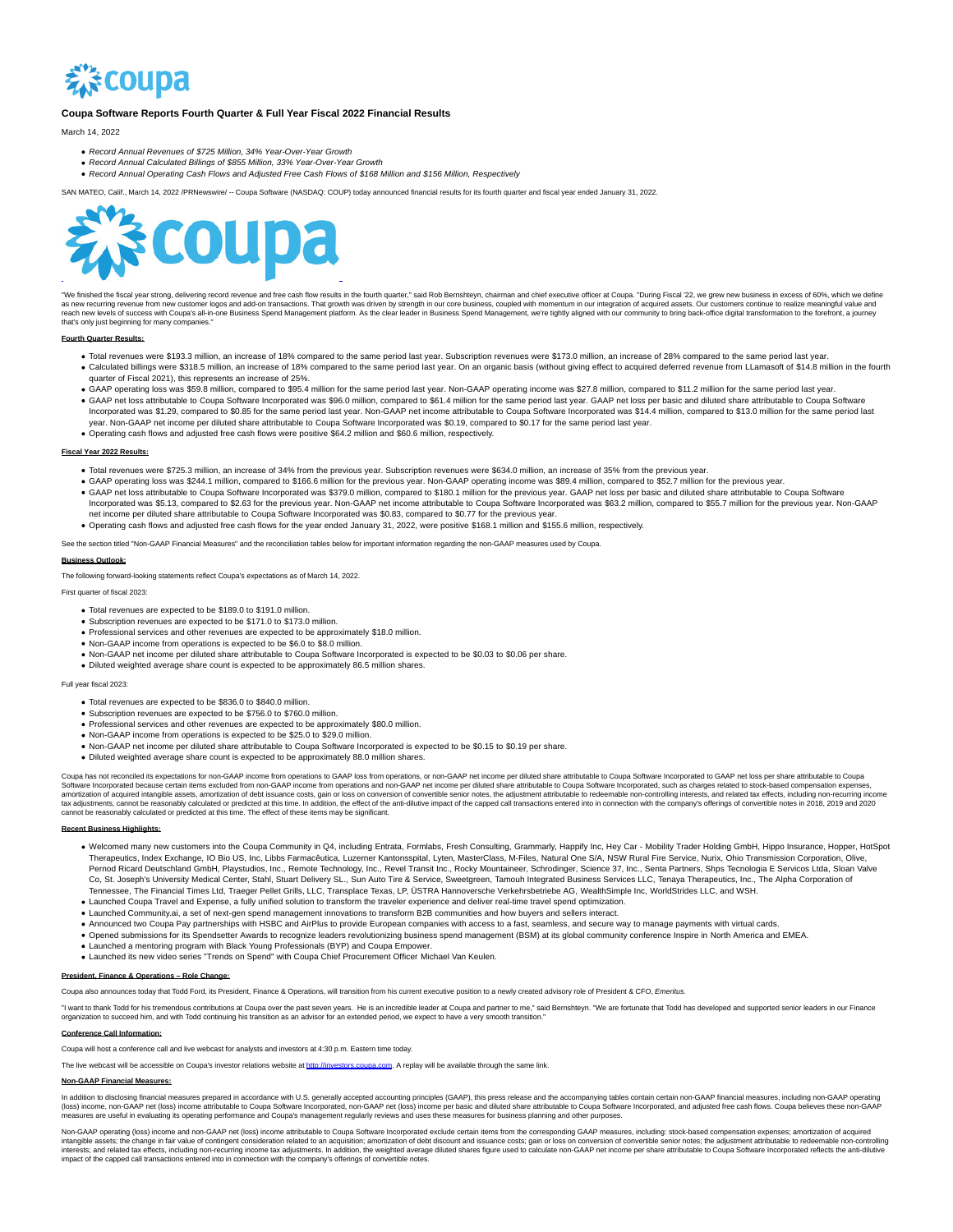Adjusted free cash flows is defined as net cash provided by operating activities, less purchases of property and equipment, plus repayments of convertible senior notes attributable to debt discount, plus one-time payout of accelerated in conjunction with a business combination. Coupa has the ability to settle obligations related to its senior notes through the use of cash, shares of its common stock, or a combination of both, at its election

Coupa believes these non-GAAP measures are useful to investors and other users of its financial information because they provide a way to measure and evaluate Coupa's underlying operating performance and the strength of it account of the periods presented. Couple believes these non-GAAP measures are also useful for companing its operating performance to that of other companies in its industry, because they eliminate the effects of certain te for reasons unrelated to their operating performance. Coupa believes that adjusted free cash flows also provides a useful measure of the company's capital strength and liquidity, although it is not intended to represent an of residual cash flow available for discretionary expenditures.

Coupa uses these non-GAAP measures in conjunction with GAAP measures as part of its overall assessment of its performance and liquidity, including the preparation of its annual operating budget and quarterly forecasts, to

Coupa encourages investors and others to review its financial information in its entirety, not to rely on any single financial measure, and to view its non-GAP measures in conjunction with GAP financial measure in the date

#### **Forward-Looking Statements:**

This release includes forward-looking statements. All statements other than statements of historical facts, including the statements of management and statements in "Business Outlook," are forward-looking statements. These based on Coupa's current expectations and projections about future events and trends that Coupa believes may affect its financial condition, results of operations, strategy, short- and long-term business operations and obj financial needs.

These forward-looking statements are subiect to a number of risks, uncertainties and assumptions that may cause actual results to differ materially from those projected, including, without limitation; Coupa is subject to m the war in Ukraine, inflation and the COVID-19 pandemic; Coupa has a limited operating history at its current scale, which makes it difficult to predict its future operating results; Coupa may not be able to manage its rec subscriptions and purchasing additional subscriptions; Coupa may not be successful in expanding its sales efforts or developing widespread brand awareness in a cost-effective manner; risks and liabilities related to breach unauthorized access to customer data; and the impact of foreign currency exchange rates and global economic conditions.

These and other risks and uncertainties that could affect Coupa's future results are included under the captions "Risk Factors" and "Management's Discussion and Analysis of Financial Condition and Results of Operations," i stors.coupa.com and on the SEC's website a[t www.sec.gov.](http://www.sec.gov/) Further information on potential risks that could affect actual results will be From 10-Q filed with the Securities and Exchange Commission (SEC) on December 7, 2021, which is available at inversion (SEC) in December 7, 2021, which is available at inversion (securities and Exchange Commission (SEC) on

The forward-looking statements in this release reflect Coupa's expectations as of March 14, 2022. Coupa undertakes no obligation to update publicly any forward-looking statements for any reason after the date of this relea actual results or to changes in its expectations.

The financial results presented in this press release are unaudited and are therefore preliminary. They should not be viewed as a substitute for financial statements prepared in accordance with GAAP. There is a possibility

#### **About Coupa Software**

Coupa empowers companies around the world with the visibility and control they need to spend smarter and safer. To learn more about how Coupa can help you spend smarter, visit [www.coupa.com.](https://c212.net/c/link/?t=0&l=en&o=3471428-1&h=35061736&u=http%3A%2F%2Fwww.coupa.com%2F&a=www.coupa.com) Read more on th[e Coupa Blog o](https://c212.net/c/link/?t=0&l=en&o=3471428-1&h=4190802281&u=https%3A%2F%2Fwww.coupa.com%2Fblog&a=Coupa+Blog)r **Twitter** 

### **COUPA SOFTWARE INCORPORATED CONSOLIDATED STATEMENTS OF OPERATIONS (in thousands, except per share amounts) (unaudited)**

|                                                                                           | <b>Three Months Ended</b><br>January 31, |      |            |    | <b>Year Ended</b><br>January 31, |    |            |
|-------------------------------------------------------------------------------------------|------------------------------------------|------|------------|----|----------------------------------|----|------------|
|                                                                                           | 2022                                     | 2021 |            |    | 2022                             |    | 2021       |
| Revenues:                                                                                 |                                          |      |            |    |                                  |    |            |
| Subscription                                                                              | \$<br>172.955                            | s    | 134.942    | s  | 634.034                          | \$ | 470.341    |
| Professional services and other                                                           | 20.343                                   |      | 28.602     |    | 91,255                           |    | 71,302     |
| Total revenues                                                                            | 193.298                                  |      | 163.544    |    | 725.289                          |    | 541.643    |
| Cost of revenues:                                                                         |                                          |      |            |    |                                  |    |            |
| Subscription                                                                              | 55,097                                   |      | 48.039     |    | 209,799                          |    | 147,374    |
| Professional services and other                                                           | 21,572                                   |      | 31,598     |    | 103,437                          |    | 74,327     |
| Total cost of revenues                                                                    | 76.669                                   |      | 79.637     |    | 313,236                          |    | 221,701    |
| Gross profit                                                                              | 116,629                                  |      | 83,907     |    | 412,053                          |    | 319,942    |
| <b>Operating expenses:</b>                                                                |                                          |      |            |    |                                  |    |            |
| Research and development                                                                  | 40.860                                   |      | 46.383     |    | 166.486                          |    | 133.842    |
| Sales and marketing                                                                       | 89,885                                   |      | 86.481     |    | 327.786                          |    | 236,312    |
| General and administrative                                                                | 45.727                                   |      | 46.400     |    | 161,865                          |    | 116.341    |
| Total operating expenses                                                                  | 176,472                                  |      | 179.264    |    | 656.137                          |    | 486,495    |
| Loss from operations                                                                      | (59, 843)                                |      | (95, 357)  |    | (244.084)                        |    | (166, 553) |
| Interest expense                                                                          | (31, 887)                                |      | (29, 451)  |    | (122, 741)                       |    | (91, 271)  |
| Other income (expense), net                                                               | (2.137)                                  |      | 4.488      |    | (4.883)                          |    | 13,321     |
| Loss before provision for (benefit from) income taxes                                     | (93, 867)                                |      | (120, 320) |    | (371,708)                        |    | (244, 503) |
| Provision for (benefit from) income taxes                                                 | 95                                       |      | (58, 933)  |    | (2,602)                          |    | (64, 386)  |
| Net loss                                                                                  | (93, 962)                                |      | (61, 387)  |    | (369, 106)                       |    | (180, 117) |
| Net loss attributable to redeemable non-controlling interests                             | (273)                                    |      |            |    | (1,063)                          |    |            |
| Adjustment attributable to redeemable non-controlling interests                           | 2,323                                    |      |            |    | 10,996                           |    |            |
| Net loss attributable to Coupa Software Incorporated                                      | (96, 012)                                | \$   | (61, 387)  | \$ | (379, 039)                       | s  | (180, 117) |
| Net loss per share, basic and diluted, attributable to Coupa Software Incorporated        | \$<br>(1.29)                             | s    | (0.85)     | s  | (5.13)                           | s  | (2.63)     |
| Weighted-average number of shares used in computing net loss per share, basic and diluted | 74.715                                   |      | 72.160     |    | 73.816                           |    | 68.559     |

#### **COUPA SOFTWARE INCORPORATED CONSOLIDATED BALANCE SHEETS**

**(in thousands, except per share amounts) (unaudited)**

|                                                                                                          | <b>January 31, 2022</b> | <b>January 31, 2021</b> |
|----------------------------------------------------------------------------------------------------------|-------------------------|-------------------------|
| <b>Assets</b>                                                                                            |                         |                         |
| Current assets:                                                                                          |                         |                         |
| Cash and cash equivalents                                                                                | \$<br>506.459           | 323.284<br>S            |
| Marketable securities                                                                                    | 223,032                 | 283,036                 |
| Accounts receivable, net of allowances                                                                   | 226.191                 | 196,009                 |
| Prepaid expenses and other current assets                                                                | 38,270                  | 36.381                  |
| Deferred commissions, current portion                                                                    | 21.096                  | 15.541                  |
| Total current assets                                                                                     | 1.015.048               | 854,251                 |
| Property and equipment, net                                                                              | 30.576                  | 28.266                  |
| Deferred commissions, net of current portion                                                             | 48.562                  | 36,832                  |
| Goodwill                                                                                                 | 1,514,550               | 1,480,847               |
| Intangible assets, net                                                                                   | 510,663                 | 632.173                 |
| Operating lease right-of-use assets                                                                      | 42,659                  | 41,305                  |
| Other assets                                                                                             | 31,121                  | 31,491                  |
| Total assets                                                                                             | \$3,193,179             | \$3,105,165             |
| Liabilities, Redeemable Non-Controlling Interests, Other Temporary Equity and Stockholders' Equity       |                         |                         |
| Current liabilities:                                                                                     |                         |                         |
| Accounts payable                                                                                         | \$.<br>4.610            | \$<br>4.831             |
| Accrued expenses and other current liabilities                                                           | 79.160                  | 80.271                  |
| Deferred revenue, current portion                                                                        | 468.783                 | 356.115                 |
| Current portion of convertible senior notes, net                                                         | 1,639                   | 609,068                 |
| Operating lease liabilities, current portion                                                             | 12.760                  | 11,222                  |
| Total current liabilities                                                                                | 566.952                 | 1.061.507               |
| Convertible senior notes, net                                                                            | 1,614,257               | 897,525                 |
| Deferred revenue, net of current portion                                                                 | 22.655                  | 5.773                   |
| Operating lease liabilities, net of current portion                                                      | 31.172                  | 31.845                  |
| Other liabilities                                                                                        | 52,481                  | 67.915                  |
| <b>Total liabilities</b>                                                                                 | 2,287,517               | 2,064,565               |
| Redeemable non-controlling interests                                                                     | 12,084                  |                         |
| Other temporary equity                                                                                   |                         | 369                     |
| Stockholders' equity:                                                                                    |                         |                         |
| Preferred stock, \$0.0001 par value per share                                                            |                         |                         |
| Common stock, \$0.0001 par value per share                                                               | $\overline{7}$          | $\overline{7}$          |
| Additional paid-in capital                                                                               | 1.778.840               | 1.556.865               |
| Accumulated other comprehensive income                                                                   | 9,643                   | 9,165                   |
| Accumulated deficit                                                                                      | (894.912)               | (525, 806)              |
| Total stockholders' equity                                                                               | 893,578                 | 1,040,231               |
| Total liabilities, redeemable non-controlling interests, other temporary equity and stockholders' equity | s.<br>3,193,179         | \$3,105,165             |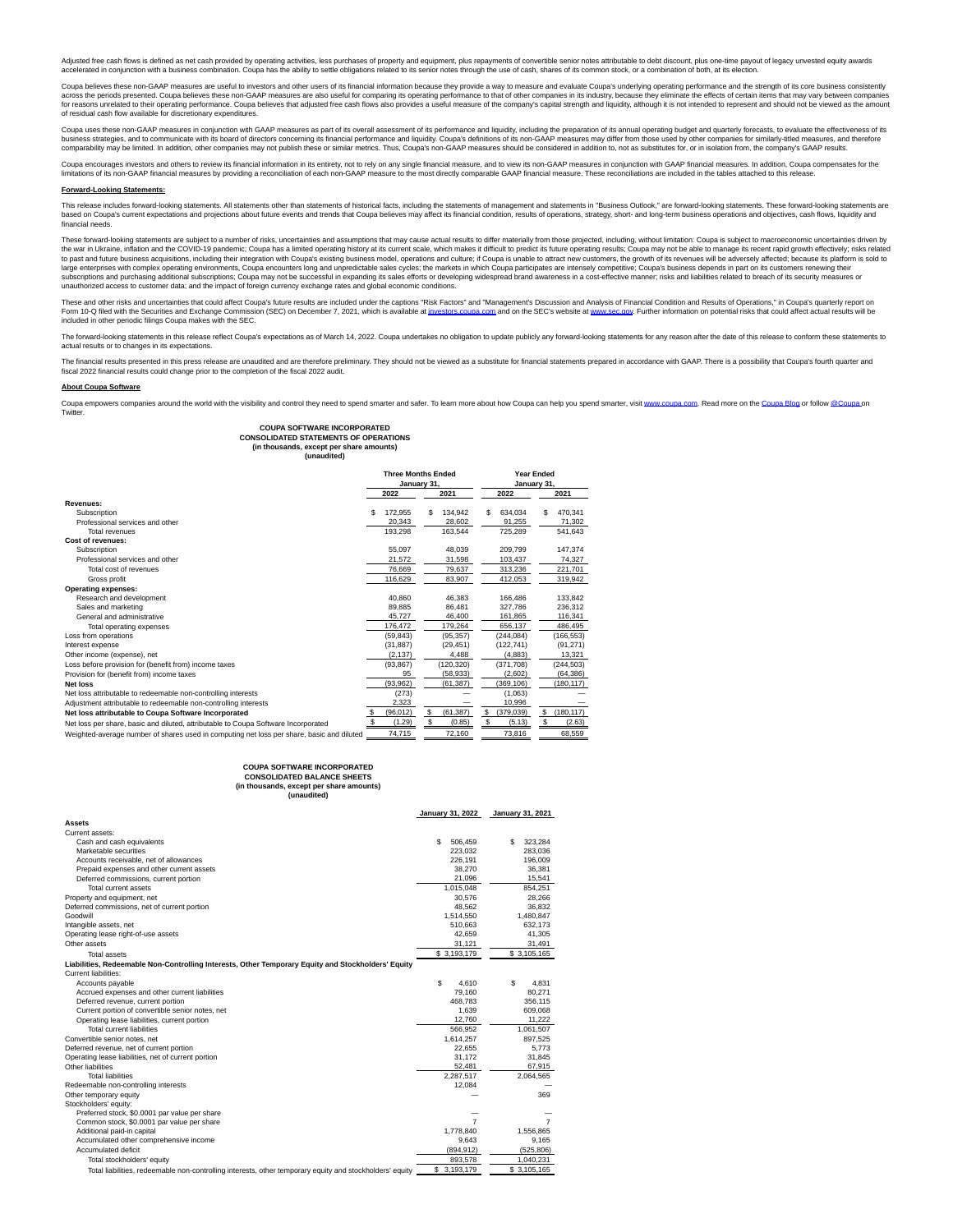#### **COUPA SOFTWARE INCORPORATED CONSOLIDATED STATEMENTS OF CASH FLOWS (in thousands) (unaudited)**

|                                                                                                  |    | <b>Year Ended</b><br>January 31, |    |             |
|--------------------------------------------------------------------------------------------------|----|----------------------------------|----|-------------|
|                                                                                                  |    | 2022                             |    | 2021        |
| Cash flows from operating activities                                                             |    |                                  |    |             |
| Net loss attributable to Coupa Software Incorporated                                             | Ŝ  | (379, 039)                       | S  | (180, 117)  |
| Net loss and adjustment attributable to redeemable non-controlling interests                     |    | 9.933                            |    |             |
| Net loss                                                                                         |    | (369.106)                        |    | (180, 117)  |
| Adjustments to reconcile net loss to net cash provided by operating activities:                  |    |                                  |    |             |
| Depreciation and amortization                                                                    |    | 146.392                          |    | 72.105      |
| Amortization of premium on marketable securities, net                                            |    | 377                              |    | 1.038       |
| Amortization of deferred commissions                                                             |    | 18,600                           |    | 14.704      |
| Amortization of debt discount and issuance costs                                                 |    | 115,688                          |    | 86,541      |
| Stock-based compensation                                                                         |    | 199,895                          |    | 149,423     |
| Loss (gain) on conversion of convertible senior notes                                            |    | 357                              |    | (3, 154)    |
| Repayments of convertible senior notes attributable to debt discount                             |    | (1.338)                          |    | (27, 409)   |
| Other                                                                                            |    | (2,876)                          |    | 3,761       |
| Changes in operating assets and liabilities net of effects from acquisitions:                    |    |                                  |    |             |
| Accounts receivable                                                                              |    | (25, 752)                        |    | (36, 757)   |
| Prepaid expenses and other current assets                                                        |    | (1, 447)                         |    | 2,954       |
| Other assets                                                                                     |    | 23,266                           |    | 6.786       |
| Deferred commissions                                                                             |    | (35,906)                         |    | (24, 157)   |
| Accounts payable                                                                                 |    | (326)                            |    | (851)       |
| Accrued expenses and other liabilities                                                           |    | (28.569)                         |    | (65.995)    |
| Deferred revenue                                                                                 |    | 128,835                          |    | 79,330      |
| Net cash provided by operating activities                                                        |    | 168,090                          |    | 78.202      |
| Cash flows from investing activities                                                             |    |                                  |    |             |
| Purchases of marketable securities                                                               |    | (176, 716)                       |    | (1,017,751) |
| Maturities of marketable securities                                                              |    | 140,300                          |    | 396,595     |
| Sale of marketable securities                                                                    |    | 94,916                           |    | 835,123     |
| Acquisitions, net of cash acquired                                                               |    | (47, 312)                        |    | (863, 597)  |
| Purchases of other investments                                                                   |    | (10,000)                         |    |             |
| Purchases of property and equipment                                                              |    | (13, 853)                        |    | (11.492)    |
| Net cash used in investing activities                                                            |    | (12, 665)                        |    | (661,122)   |
| Cash flows from financing activities                                                             |    |                                  |    |             |
| Investment from redeemable non-controlling interests                                             |    | 2.223                            |    |             |
| Proceeds from issuance of convertible senior notes, net of issuance costs                        |    |                                  |    | 1,355,066   |
| Purchase of capped calls                                                                         |    |                                  |    | (192, 786)  |
| Repayments of convertible senior notes                                                           |    | (5,751)                          |    | (555, 352)  |
| Proceeds from the exercise of common stock options                                               |    | 9,446                            |    | 19,232      |
| Proceeds from issuance of common stock for employee stock purchase plan                          |    | 21.626                           |    | 15,631      |
| Net cash provided by financing activities                                                        |    | 27,544                           |    | 641.791     |
| Effects of foreign currency exchange rates on cash, cash equivalents, and restricted cash        |    | (219)                            |    | 438         |
| Net increase in cash, cash equivalents, and restricted cash                                      |    | 182.750                          |    | 59.309      |
|                                                                                                  |    | 327.589                          |    | 268,280     |
| Cash, cash equivalents, and restricted cash at beginning of year                                 | \$ | 510,339                          | S  | 327,589     |
| Cash, cash equivalents, and restricted cash at end of period                                     |    |                                  |    |             |
| Reconciliation of cash, cash equivalents, and restricted cash to the consolidated balance sheets |    |                                  |    |             |
| Cash and cash equivalents                                                                        | S. | 506,459                          | Ś  | 323,284     |
| Restricted cash included in other assets                                                         |    | 3.880                            |    | 4.305       |
| Total cash, cash equivalents, and restricted cash                                                | S  | 510,339                          | \$ | 327,589     |

### **COUPA SOFTWARE INCORPORATED Reconciliation of GAAP to Non-GAAP Financial Measures Three Months Ended January 31, 2022 (in thousands, except percentages and per share amounts) (unaudited)**

|                                                                                       | <b>GAAP</b>  | <b>Stock-Based</b><br>Compensation<br><b>Expenses</b> | Amortization of<br>Acquired<br>Intangible Assets $(2)$ | Amortization of<br><b>Debt Discount</b><br>and<br><b>Issuance Costs</b> | Other $(3)$ | Non-GAAP      |
|---------------------------------------------------------------------------------------|--------------|-------------------------------------------------------|--------------------------------------------------------|-------------------------------------------------------------------------|-------------|---------------|
| Costs and expenses:                                                                   |              |                                                       |                                                        |                                                                         |             |               |
| Costs of subscription                                                                 | S<br>55,097  | s<br>(3,857)                                          | s<br>(18,050)                                          | \$                                                                      | s           | 33,190<br>\$. |
| Costs of professional services and other                                              | 21,572       | (4,007)                                               | (2, 135)                                               |                                                                         |             | 15,430        |
| Gross profit                                                                          | 60.3%        | 4.1%                                                  | 10.4%                                                  | 0.0%                                                                    | 0.0%        | 74.8%         |
| Research and development                                                              | 40,860       | (11, 044)                                             |                                                        |                                                                         |             | 29,816        |
| Sales and marketing                                                                   | 89,885       | (15, 441)                                             | (12, 781)                                              |                                                                         |             | 61,663        |
| General and administrative                                                            | 45,727       | (20, 295)                                             |                                                        |                                                                         |             | 25,432        |
| Income (loss) from operations                                                         | (59, 843)    | 54,644                                                | 32,966                                                 |                                                                         |             | 27,767        |
| Operating margin                                                                      | $(31.0)\%$   | 28.3%                                                 | 17.1%                                                  | 0.0%                                                                    | 0.0%        | 14.4%         |
| Interest expense                                                                      | (31, 887)    |                                                       |                                                        | 29,972                                                                  |             | (1, 915)      |
| Other income (expense), net                                                           | (2, 137)     |                                                       |                                                        |                                                                         |             | (2, 137)      |
| Income (loss) before provision for income taxes                                       | (93, 867)    | 54,644                                                | 32,966                                                 | 29,972                                                                  |             | 23,715        |
| Provision for income taxes                                                            | 95           | 433                                                   | 8,963                                                  |                                                                         | 106         | 9,597         |
| Net income (loss)                                                                     | (93, 962)    | 54,211                                                | 24,003                                                 | 29,972                                                                  | (106)       | 14,118        |
| Net loss attributable to non-controlling interests                                    | (273)        |                                                       |                                                        |                                                                         |             | (273)         |
| Adjustment attributable to non-controlling interests                                  | 2,323        |                                                       |                                                        |                                                                         | 2,323       |               |
| Net income (loss) attributable to Coupa Software Incorporated                         | (96, 012)    | 54,211                                                | 24,003                                                 | 29,972                                                                  | 2,217       | 14,391        |
| Net income (loss) per share, basic, attributable to Coupa Software Incorporated (1)   | (1.29)<br>-S |                                                       |                                                        |                                                                         |             | 0.19<br>\$.   |
| Net income (loss) per share, diluted, attributable to Coupa Software Incorporated (1) | (1.29)       |                                                       |                                                        |                                                                         |             | 0.19          |

(1) GAAP net loss per share attributable to Coupa Software Incorporated is calculated based upon 74,715 basic and diluted weighted-average shares of common stock. Non-GAAP net income per share attributable to Coupa Softwar

**COUPA SOFTWARE INCORPORATED Reconciliation of GAAP to Non-GAAP Financial Measures Three Months Ended January 31, 2021 (in thousands, except percentages and per share amounts) (unaudited)**

| (unaudited)<br>--------- |  |
|--------------------------|--|
|                          |  |

| Costs and expenses:                      | <b>GAAP</b> |   | <b>Stock-Based</b><br>Compensation<br><b>Expenses</b> | Amortization of<br><b>Acquired</b><br><b>Intangible Assets</b> |   | Amortization of<br><b>Debt Discount and</b><br><b>Issuance Costs</b> |    | Loss on<br><b>Conversion of</b><br>Convertible<br><b>Senior Notes</b> | Other Expenses (2) |                                 | <b>Non-GAAP</b> |
|------------------------------------------|-------------|---|-------------------------------------------------------|----------------------------------------------------------------|---|----------------------------------------------------------------------|----|-----------------------------------------------------------------------|--------------------|---------------------------------|-----------------|
| Costs of subscription                    | 48.039      | S | (3,797)                                               | (13, 191)                                                      | S |                                                                      |    |                                                                       |                    |                                 | 31,051          |
|                                          |             |   |                                                       |                                                                |   | $\overline{\phantom{0}}$                                             | эh | $\qquad \qquad \  \, -$                                               |                    | $\hspace{0.1mm}-\hspace{0.1mm}$ |                 |
| Costs of professional services and other | 31.598      |   | (7,260)                                               | (6, 452)                                                       |   | $\overline{\phantom{0}}$                                             |    | $\overline{\phantom{0}}$                                              |                    | $\overline{\phantom{0}}$        | 17,886          |
| Gross profit                             | 51.3%       |   | 6.8%                                                  | 12.0%                                                          |   | 0.0%                                                                 |    | 0.0%                                                                  |                    | 0.0%                            | 70.1%           |
| Research and development                 | 46.383      |   | (16, 554)                                             |                                                                |   |                                                                      |    | $\overline{\phantom{0}}$                                              |                    | -                               | 29,829          |
| Sales and marketing                      | 86.481      |   | (21, 856)                                             | (12, 916)                                                      |   | $-$                                                                  |    |                                                                       |                    | $\qquad \qquad =$               | 51.709          |
| General and administrative               | 46.400      |   | (24, 532)                                             | –                                                              |   | <b>Service</b>                                                       |    | $\overline{\phantom{0}}$                                              |                    | $\overline{\phantom{m}}$        | 21.868          |
| Income (loss) from operations            | (95, 357)   |   | 73.999                                                | 32.559                                                         |   | $\overline{\phantom{0}}$                                             |    | $\overline{\phantom{0}}$                                              |                    | -                               | 11.201          |
| Operating margin                         | $(58.3)\%$  |   | 45.2%                                                 | 19.9%                                                          |   | 0.0%                                                                 |    | 0.0%                                                                  |                    | 0.0%                            | 6.8%            |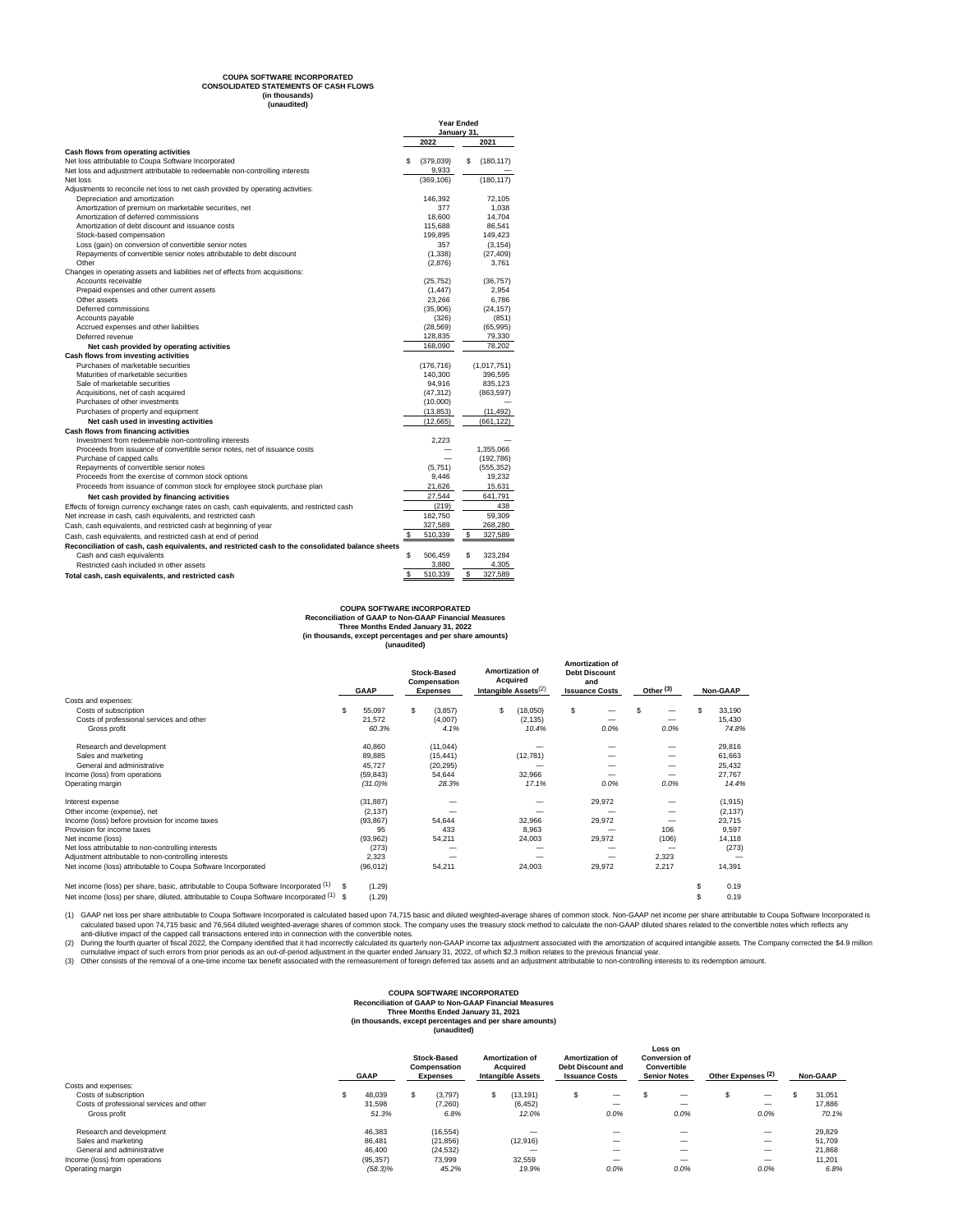| Interest expense                                                                         | (29, 451) |        | $\overline{\phantom{0}}$ | 27.814 | _                        | —                        | (1,637) |
|------------------------------------------------------------------------------------------|-----------|--------|--------------------------|--------|--------------------------|--------------------------|---------|
| Other income (expense)                                                                   | 4.488     |        | -                        |        |                          |                          | 4.500   |
| Income (loss) before provision for (benefit from) income taxes                           | (120.320) | 73.999 | 32.559                   | 27.814 | 12                       | $\overline{\phantom{0}}$ | 14.064  |
| Provision for (benefit from) income taxes                                                | (58, 933) | 1.763  | 747                      | 7.103  | $\overline{\phantom{0}}$ | 50.378                   | 1,058   |
| Net income (loss)                                                                        | (61, 387) | 72.236 | 31.812                   | 20.711 | 12                       | (50.378)                 | 13,006  |
| Net income (loss) per share, basic, attributable to Coupa Software Incorporated (1) \$   | (0.85)    |        |                          |        |                          |                          | 0.18    |
| Net income (loss) per share, diluted, attributable to Coupa Software Incorporated (1) \$ | (0.85)    |        |                          |        |                          |                          | 0.17    |

(1) GAAP net loss per share attributable to Coupa Software Incorporated is calculated based upon 72,160 basic and diluted weighted-average shares of common stock. Non-GAAP net income per share attributable to Coupa Softwar

## **COUPA SOFTWARE INCORPORATED**

Reconciliation of GAAP to Non-GAAP Financial Measures<br>Year Ended January 31, 2022<br>(in thousands, except percentages and per share amounts)<br>(unaudited)

|                                                                                     | <b>GAAP</b>  | <b>Stock-Based</b><br>Compensation<br><b>Expenses</b> | Amortization of<br>Acquired<br>Intangible Assets $(2)$ | Amortization of<br><b>Debt Discount</b><br>and<br><b>Issuance Costs</b> | Loss on<br><b>Conversion of</b><br>Convertible<br><b>Senior Notes</b> | Other <sup>(3)</sup> | Non-GAAP  |
|-------------------------------------------------------------------------------------|--------------|-------------------------------------------------------|--------------------------------------------------------|-------------------------------------------------------------------------|-----------------------------------------------------------------------|----------------------|-----------|
| Costs and expenses:                                                                 |              |                                                       |                                                        |                                                                         |                                                                       |                      |           |
| Costs of subscription                                                               | \$209,799    | \$(14,920)                                            | (63, 197)                                              | \$                                                                      | \$                                                                    | \$                   | \$131,682 |
| Costs of professional services and other                                            | 103.437      | (16, 991)                                             | (18, 151)                                              | $\overline{\phantom{0}}$                                                | -                                                                     | —                    | 68,295    |
| Gross profit                                                                        | 56.8%        | 4.4%                                                  | 11.2%                                                  | 0.0%                                                                    | 0.0%                                                                  | 0.0%                 | 72.4%     |
| Research and development                                                            | 166,486      | (44, 119)                                             |                                                        |                                                                         |                                                                       | –                    | 122,367   |
| Sales and marketing                                                                 | 327.786      | (52, 109)                                             | (52, 194)                                              |                                                                         |                                                                       | –                    | 223,483   |
| General and administrative                                                          | 161,865      | (71, 756)                                             |                                                        | –                                                                       |                                                                       | —                    | 90,109    |
| Income (loss) from operations                                                       | (244, 084)   | 199,895                                               | 133,542                                                |                                                                         |                                                                       | —                    | 89,353    |
| Operating margin                                                                    | $(33.7)\%$   | 27.6%                                                 | 18.4%                                                  | 0.0%                                                                    | 0.0%                                                                  | 0.0%                 | 12.3%     |
| Interest expense                                                                    | (122, 741)   |                                                       |                                                        | 115,688                                                                 |                                                                       |                      | (7,053)   |
| Other income (expense)                                                              | (4,883)      |                                                       |                                                        |                                                                         | 357                                                                   | –                    | (4,526)   |
| Income (loss) before provision for (benefit from) income taxes                      | (371,708)    | 199,895                                               | 133,542                                                | 115,688                                                                 | 357                                                                   |                      | 77,774    |
| Provision for (benefit from) income taxes                                           | (2,602)      | 2.983                                                 | 14.410                                                 |                                                                         | -                                                                     | 852                  | 15.643    |
| Net income (loss)                                                                   | (369, 106)   | 196,912                                               | 119,132                                                | 115,688                                                                 | 357                                                                   | (852)                | 62,131    |
| Net loss attributable to non-controlling interests                                  | (1,063)      |                                                       |                                                        |                                                                         | -                                                                     |                      | (1,063)   |
| Adjustment attributable to non-controlling interests                                | 10,996       |                                                       |                                                        |                                                                         |                                                                       | 10,996               |           |
| Net income (loss) attributable to Coupa Software Incorporated                       | (379, 039)   | 196,912                                               | 119,132                                                | 115,688                                                                 | 357                                                                   | 10,144               | 63,194    |
| Net income (loss) per share, basic, attributable to Coupa Software Incorporated (1) | S.<br>(5.13) |                                                       |                                                        |                                                                         |                                                                       |                      | 0.86      |

Net income (loss) per share, diluted, attributable to Coupa Software Incorporated (1)  $\frac{1}{3}$  (5.13) \$ 0.83

(1) GAAP net loss per share attributable to Coupa Software Incorporated is calculated based upon 73,816 basic and diluted weighted-average shares of common stock. Non-GAAP net income per share attributable to Coupa Softwar

### **COUPA SOFTWARE INCORPORATED** Reconciliation of GAAP to Non-GAAP Financial Measures<br>Year Ended January 31, 2021<br>(in thousands, except percentages and per share amounts)<br>(unaudited)

|                                                                                       | <b>GAAP</b>  | <b>Stock-Based</b><br>Compensation<br><b>Expenses</b> | Amortization of<br>Acquired<br><b>Intangible Assets</b> | Change in Fair<br>Value of<br>Contingent<br>Consideration<br>Liability | Amortization of<br><b>Debt Discount and</b><br><b>Issuance Costs</b> | Gain on<br><b>Conversion of</b><br>Convertible<br><b>Senior Notes</b> | Other Expenses <sup>(2)</sup> | Non-GAAP  |  |
|---------------------------------------------------------------------------------------|--------------|-------------------------------------------------------|---------------------------------------------------------|------------------------------------------------------------------------|----------------------------------------------------------------------|-----------------------------------------------------------------------|-------------------------------|-----------|--|
| Costs and expenses:                                                                   |              |                                                       |                                                         |                                                                        |                                                                      |                                                                       |                               |           |  |
| Costs of subscription                                                                 | \$147.374    | \$(11, 438)                                           | s.<br>(35,561)                                          | \$<br>$\equiv$                                                         | \$<br>-                                                              |                                                                       | \$<br>-                       | \$100,375 |  |
| Costs of professional services and other                                              | 74,327       | (15, 563)                                             | (7,052)                                                 |                                                                        |                                                                      |                                                                       | –                             | 51,712    |  |
| Gross profit                                                                          | 59.1%        | 5.0%                                                  | 7.9%                                                    | 0.0%                                                                   | 0.0%                                                                 | 0.0%                                                                  | 0.0%                          | 71.9%     |  |
| Research and development                                                              | 133,842      | (37,685)                                              |                                                         |                                                                        |                                                                      |                                                                       | –                             | 96,157    |  |
| Sales and marketing                                                                   | 236,312      | (48, 414)                                             | (20, 284)                                               |                                                                        |                                                                      |                                                                       | –                             | 167,614   |  |
| General and administrative                                                            | 116,341      | (55,750)                                              |                                                         | 12,500                                                                 | –                                                                    | $\overline{\phantom{0}}$                                              | –                             | 73,091    |  |
| Income (loss) from operations                                                         | (166, 553)   | 168,850                                               | 62,897                                                  | (12,500)                                                               |                                                                      |                                                                       | –                             | 52,694    |  |
| Operating margin                                                                      | $(30.7)\%$   | 31.2%                                                 | 11.6%                                                   | $(2.3)\%$                                                              | 0.0%                                                                 | 0.0%                                                                  | 0.0%                          | 9.7%      |  |
| Interest expense                                                                      | (91, 271)    |                                                       |                                                         | –                                                                      | 86,541                                                               |                                                                       | —                             | (4,730)   |  |
| Other income (expense)                                                                | 13,321       |                                                       |                                                         |                                                                        |                                                                      | (3, 154)                                                              | –                             | 10,167    |  |
| Income (loss) before provision for (benefit from) income taxes                        | (244, 503)   | 168,850                                               | 62,897                                                  | (12, 500)                                                              | 86,541                                                               | (3, 154)                                                              |                               | 58,131    |  |
| Provision for (benefit from) income taxes                                             | (64, 386)    | 6,084                                                 | 432                                                     |                                                                        | 9,588                                                                |                                                                       | 50,688                        | 2,406     |  |
| Net income (loss)                                                                     | (180, 117)   | 162,766                                               | 62,465                                                  | (12, 500)                                                              | 76,953                                                               | (3, 154)                                                              | (50, 688)                     | 55,725    |  |
| Net income (loss) per share, basic, attributable to Coupa Software Incorporated (1)   | (2.63)<br>s  |                                                       |                                                         |                                                                        |                                                                      |                                                                       |                               | S<br>0.81 |  |
| Net income (loss) per share, diluted, attributable to Coupa Software Incorporated (1) | (2.63)<br>-S |                                                       |                                                         |                                                                        |                                                                      |                                                                       |                               | 0.77<br>S |  |
|                                                                                       |              |                                                       |                                                         |                                                                        |                                                                      |                                                                       |                               |           |  |

(1) GAAP net loss per share attributable to Coupa Software Incorporated is calculated based upon 68,559 basic and diluted weighted-average shares of common stock. Non-GAAP net income per share attributable to Coupa Softwar

### **COUPA SOFTWARE INCORPORATED Reconciliation of GAAP Cash Flows from Operations to Adjusted Free Cash Flows and Adjusted Free Cash Flows Margin (A Non-GAAP Financial Measure) (in thousands, except percentages) (unaudited)**

| (unaudited)                                                                                                  |                                |         |     |         |     |                          |     |           |  |  |
|--------------------------------------------------------------------------------------------------------------|--------------------------------|---------|-----|---------|-----|--------------------------|-----|-----------|--|--|
|                                                                                                              | Three Months Ended January 31, |         |     |         |     | Year Ended Januarv 31.   |     |           |  |  |
|                                                                                                              | 2022                           |         |     | 2021    |     | 2022                     |     | 2021      |  |  |
| Net cash provided by operating activities                                                                    |                                | 64.182  | \$. | 20.404  |     | 168,090                  | \$. | 78.202    |  |  |
| Less: purchases of property and equipment                                                                    |                                | (3,597) |     | (1,933) |     | (13, 853)                |     | (11, 492) |  |  |
| Add: repayments of convertible senior notes attributable to debt discount                                    |                                |         |     | 201     |     | 1.338                    |     | 27,409    |  |  |
| Add: one-time payout of legacy unvested equity awards accelerated in conjunction with a business combination |                                |         |     | 19,428  |     |                          |     | 19,428    |  |  |
| Adjusted free cash flows                                                                                     |                                | 60,585  |     | 38,100  |     | 155,575                  |     | 113,547   |  |  |
|                                                                                                              |                                |         |     |         |     | <b>Trailing Twelve</b>   |     |           |  |  |
|                                                                                                              |                                |         |     |         |     | Months Ended January 31. |     |           |  |  |
|                                                                                                              |                                |         |     |         |     | 2022                     |     | 2021      |  |  |
| Net cash provided by operating activities                                                                    |                                |         |     |         | \$. | 168,090                  |     | 78.202    |  |  |
| Less: purchases of property and equipment                                                                    |                                |         |     |         |     | (13, 853)                |     | (11, 492) |  |  |
| Add: repayments of convertible senior notes attributable to debt discount                                    |                                |         |     |         |     | 1.338                    |     | 27,409    |  |  |
| Add: one-time payout of legacy unvested equity awards accelerated in conjunction with a business combination |                                |         |     |         |     |                          |     | 19.428    |  |  |
| Adjusted free cash flows                                                                                     |                                |         |     |         |     | 155,575                  |     | 113.547   |  |  |
| Divided by: total revenues                                                                                   |                                |         |     |         |     | 725.289                  |     | 541.643   |  |  |
| Adjusted free cash flows margin                                                                              |                                |         |     |         |     | 21.5%                    |     | 21.0%     |  |  |

Adjusted free cash flows margin